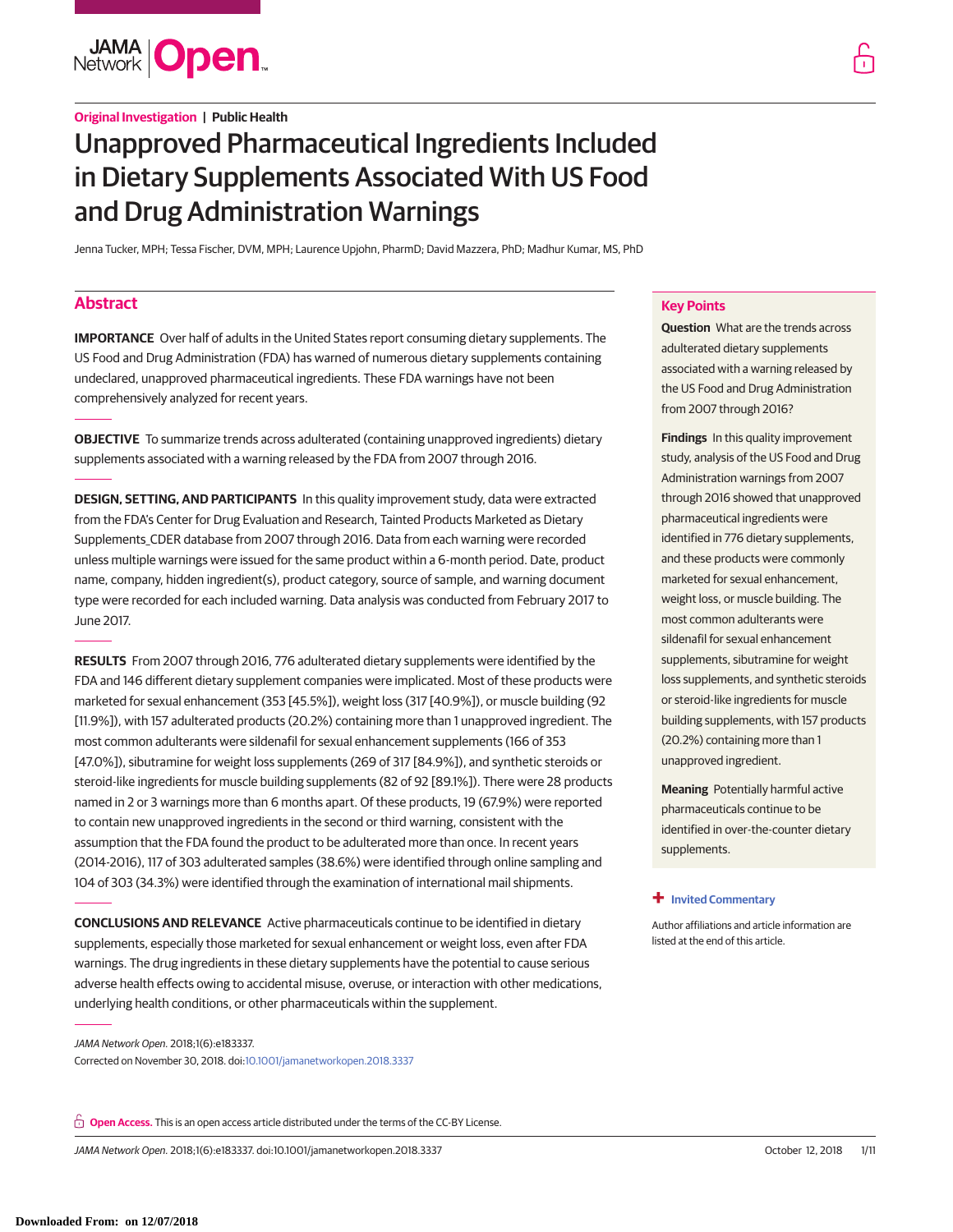# **Introduction**

In the United States, more than 50% of adults consume dietary supplements, fueling a \$35 billion industry.<sup>1,2</sup> Dietary supplements include vitamins, minerals, botanicals, amino acids, and enzymes that according to the US Food and Drug Administration (FDA) are not intended to treat or prevent disease.<sup>3,4</sup> Under the 1994 Dietary Supplement Health and Education Act, dietary supplements were classified as a category of food and are not subject to the premarket safety and effectiveness testing required by the FDA for drugs.<sup>5</sup>

To identify products that are unsafe or adulterated (contain unapproved ingredients), the FDA relies on postmarket surveillance efforts including review of adverse event reports and consumer complaints, inspection of dietary supplement firms, and screening of imported products.<sup>6</sup> Additionally, a dietary supplement firm is obligated to report events that require medical intervention to prevent death, hospitalization, or birth defect to the FDA.<sup>6</sup> When a product has the potential to cause serious adverse health consequences, the FDA can issue a class I recall and take it off the market.<sup>7</sup>

One study found that dietary supplement use was associated with 23 000 emergency department visits and 2000 hospitalizations in the United States each year.<sup>8</sup> Serious adverse events reported with the use of dietary supplements include stroke, acute liver injury, kidney failure, pulmonary embolisms, and death.<sup>9</sup> Identifying adverse events through postmarket surveillance efforts poses some challenges, mainly owing to difficulties in asserting causality and underreporting. A US Government Accountability Office report found that, of adverse event reports received by the FDA, most do not initiate consumer protection actions like inspections or warning letters.<sup>6</sup> Additionally, many consumers and physicians may not attribute symptoms to use of a dietary supplement or know to report to the FDA or the associated dietary supplement firm.<sup>6,10</sup> In fact, poison control centers received over 1000 more reports of adverse events associated with dietary supplement use than the FDA did over a 3-year period.<sup>6</sup>

To increase transparency and public knowledge, the FDA's Center for Drug Evaluation and Research maintains the Tainted Products Marketed as Dietary Supplements\_CDER database (Tainted Supplements database) on its website as a resource to lower risk for consumers.<sup>11,12</sup> This study analyzes data from the Tainted Supplements database for adulterated dietary supplements associated with a warning by the FDA from 2007 through 2016 in order to summarize trends.

# **Methods**

Data from 2007 through 2016 were extracted from the Tainted Supplements database on February 28, 2017. Each database entry was linked to a single FDA warning document and included the date, product name, company, hidden ingredient(s), lot, and product category (the indication for which the product was marketed). Warning document type (voluntary recall released by the responsible dietary supplement firm, public notification, news release, consumer update, or warning letter to the firm) was also recorded.

Each entry was individually reviewed. Sometimes an FDA warning document named multiple products or more than 1 warning named the same product. It is not uncommon for the FDA to release a public notification for a product that is then followed by a voluntary recall from the associated dietary supplement company or distributor, in the coming weeks to months, resulting in 2 warnings for the product in the database. In efforts to avoid double counting such products, while also capturing supplements that were repeatedly identified by the FDA over time, warnings naming the same product that were released less than 6 months apart were assumed to be action resulting from the same FDA investigation and only information from the most serious warning type released for that product was included for analysis. When warnings named the same product 6 or more months apart, they were assumed to be separate FDA investigations and were included as separate entries in the data set. This 6-month cutoff to account for company response to FDA warning is consistent with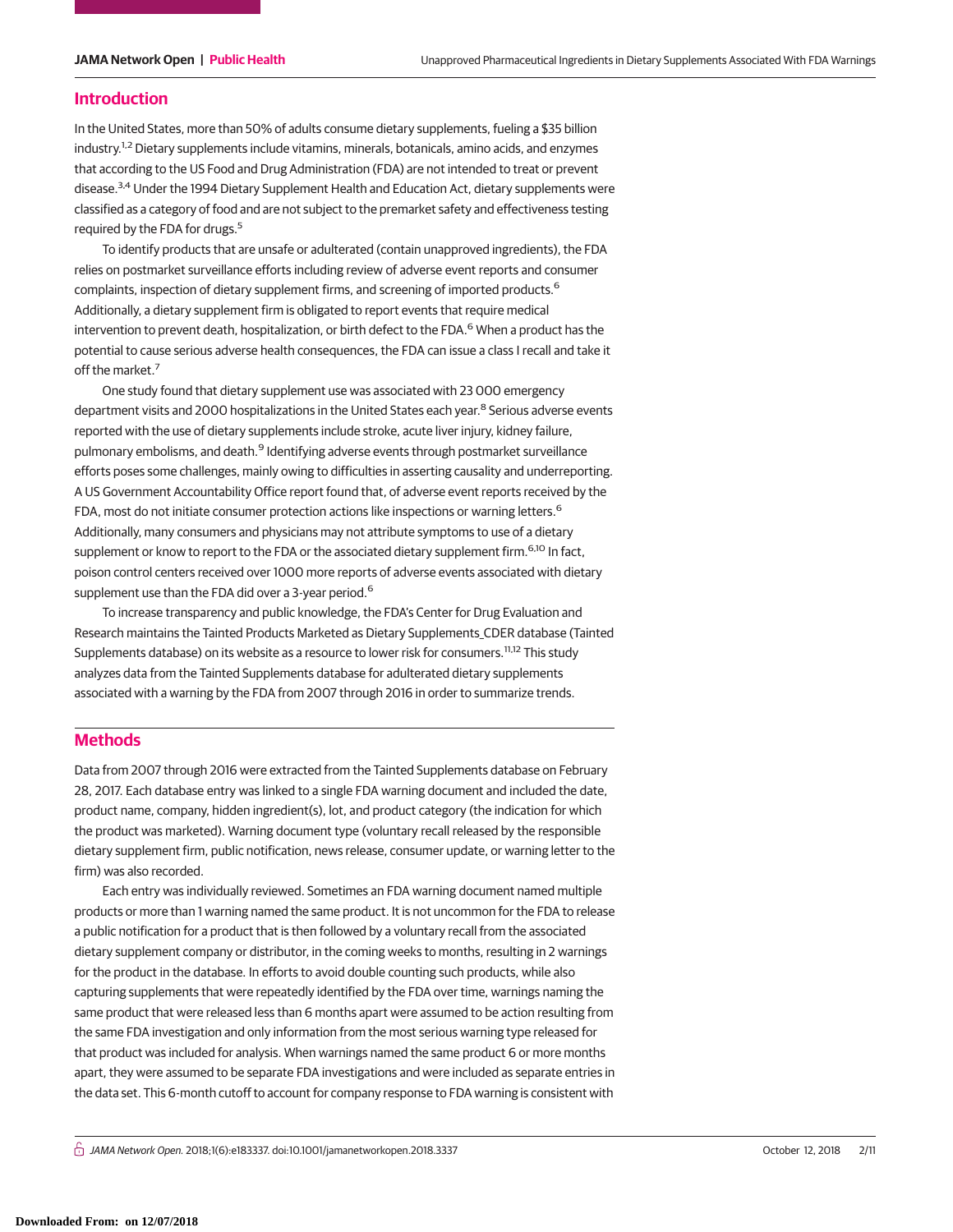methods used in a 2014 study also focused on tainted dietary supplements identified by the FDA.<sup>33</sup> For entries from 2014 to 2016, the source of the tested sample was recorded when noted in the associated warning. After the data set was cleaned, descriptive analyses were performed using SAS Enterprise Guide, version 7.1 (SAS Institute) and Microsoft Excel 2010 for Windows (Microsoft Inc).

# **Results**

The raw data set from the FDA's Tainted Supplements database included 781 entries from 2007 through 2016. After review of each entry and associated warning, 14 products were added and 19 duplicates less than 6 months apart were deleted. This resulted in a total of 776 adulterated dietary supplements reported by the FDA (**Table**). Most adulterated products were marketed for sexual enhancement (353 [45.5%]), weight loss (317 [40.9%]), or muscle building (92 [11.9%]) (Table). There were also 14 products (1.8%) that were marketed for other indications (categorized as other), which primarily included joint or muscle pain (Table). All adulterated supplements were found to

Table. Summary of Products Reported in the US Food and Drug Administration's Tainted Supplements Database, 2007 Through 2016<sup>a</sup>

| Variable                               | No. (%)     |
|----------------------------------------|-------------|
| Total adulterated products             | 776 (100.0) |
| Year                                   |             |
| 2007                                   | 15(1.9)     |
| 2008                                   | 39(5.0)     |
| 2009                                   | 173(22.3)   |
| 2010                                   | 67(8.6)     |
| 2011                                   | 39 (5.0)    |
| 2012                                   | 48(6.2)     |
| 2013                                   | 92(11.9)    |
| 2014                                   | 97(12.5)    |
| 2015                                   | 123 (15.9)  |
| 2016                                   | 83 (10.7)   |
| Category                               |             |
| Sexual enhancement                     | 353 (45.5)  |
| Weight loss                            | 317 (40.9)  |
| Muscle building                        | 92(11.9)    |
| Other                                  | 14(1.8)     |
| No. of hidden ingredients found        |             |
| 1                                      | 619 (79.8)  |
| $\overline{2}$                         | 124 (16.0)  |
| 3                                      | 25(3.2)     |
| $\overline{4}$                         | 5(0.6)      |
| 5                                      | 1(0.1)      |
| 6                                      | 2(0.3)      |
| Associated warning <sup>b</sup>        |             |
| Voluntary recall                       | 360 (46.4)  |
| Public notification                    | 342 (44.1)  |
| News release                           | 58(7.5)     |
| Consumer update                        | 8(1.0)      |
| Warning letter to firm                 | 7(0.9)      |
| US Department of Justice press release | 1(0.1)      |

Abbreviation: CDER, Center for Drug Evaluation and Research.

a Data from the US Food and Drug Administration's Tainted Products Marketed as Dietary Supplements\_CDER Database.12

 $<sup>b</sup>$  Indicates the most serious type of warning for a given product published by</sup> the US Food and Drug Administration in a 6-month period.

 $\bigcap$  JAMA Network Open. 2018;1(6):e183337. doi:10.1001/jamanetworkopen.2018.3337 October 12, 2018 2/11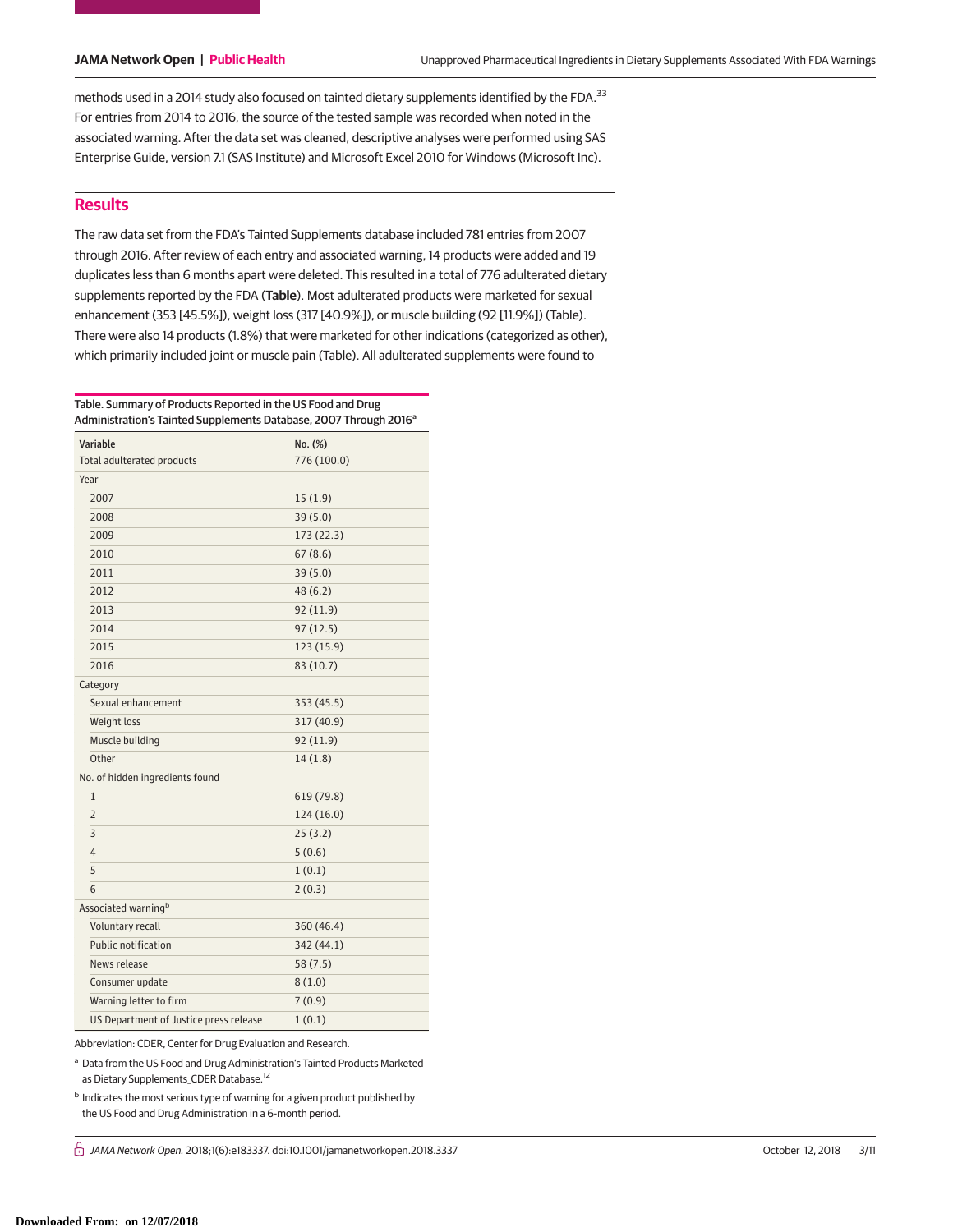contain unapproved drug ingredients; in the majority of cases (757 of 776 [97.6%]) these ingredients were not declared on the label.

The 776 entries included 746 distinct products, of which 718 products (96.2%) had a single occurrence of testing positive for adulteration. The remaining 28 products (3.8%) were tested by the FDA and found to be adulterated in 2 (26 products) or 3 (2 products) instances. Nineteen of the products (67.9%) with multiple warnings were reported to contain new ingredients in their second or third warning compared with the first warning.

The greatest number of products found to contain hidden ingredients were reported in 2009 (Table). This high number was primarily owing to 2 large recalls that together named 99 products. Otherwise, the highest numbers of adulterated products were identified in the most recent years of data, with 443 of 776 products (57.1%) being reported from 2012 to 2016 (**Figure 1**).

Most adulterated products (619 [79.8%]) were found to contain 1 unapproved drug ingredient (Table). Still, 157 of 776 products (20.2%) were found to contain more than 1 pharmaceutical, including 33 products that tested positive for 3 or more adulterants. Of these, 16 of 33 products (48.5%) were marketed for weight loss, 13 of 33 (39.4%) for sexual enhancement, and 4 of 33 (12.1%) for "other" indications. Two products, 1 marketed for sexual enhancement and 1 for joint pain, each contained 6 drug ingredients.

Certain drug ingredients were commonly detected across products marketed for the same purposes (**Figure 2** and **Figure 3**). Overall, 287 of 353 adulterated sexual enhancement supplements (81.3%) contained sildenafil (166 of 353 [47.0%]) and/or at least 1 of its structural analogues (134 of 353 [38.0%]). Sildenafil is the active pharmaceutical ingredient in Viagra, which is a prescription medication manufactured by Pfizer Inc for erectile dysfunction.<sup>13</sup> Analogues are metabolized in the body into active pharmaceutical ingredients. In the beginning of the 10-year period from 2007 through 2016, analogues of sildenafil were detected in a majority of adulterated sexual enhancement supplements (Figure 2). In 2012, however, the proportion of products containing sildenafil began to increase.

Tadalafil was also detected in 72 of 353 sexual enhancement supplements (20.4%). Tadalafil is the active ingredient in Cialis, which is manufactured by Eli Lilly and prescribed for erectile dysfunction.<sup>14</sup> Vardenafil, the active ingredient in the prescription drug Levitra produced by Bayer Pharmaceuticals for erectile dysfunction, was detected in 5 products over the 10-year period.<sup>15</sup> Sildenafil, tadalafil, and vardenafil are all phosphodiesterase-5 (PDE5) inhibitors and affect the same pathway in order to treat erectile dysfunction.<sup>16</sup> Other PDE5 inhibitors, including PDE5 inhibitor analogues, were also detected in 27 of 353 adulterated sexual enhancement products (7.6%).

Dapoxetine, an antidepressant not approved by the FDA, was detected in 14 of 353 adulterated sexual enhancement supplements (4.0%).<sup>17</sup> Two products marketed for sexual enhancement were

### Figure 1. Products in the US Food and Drug Administration's Tainted Supplements Database by Marketing Category, 2007 Through 2016



Data from the US Food and Drug Administration's Tainted Products Marketed as Dietary Supplements\_CDER (Center for Drug Evaluation and Research) database.12

 $\bigcap_{i=1}^n$  JAMA Network Open. 2018;1(6):e183337. doi:10.1001/jamanetworkopen.2018.3337 October 12, 2018 4/11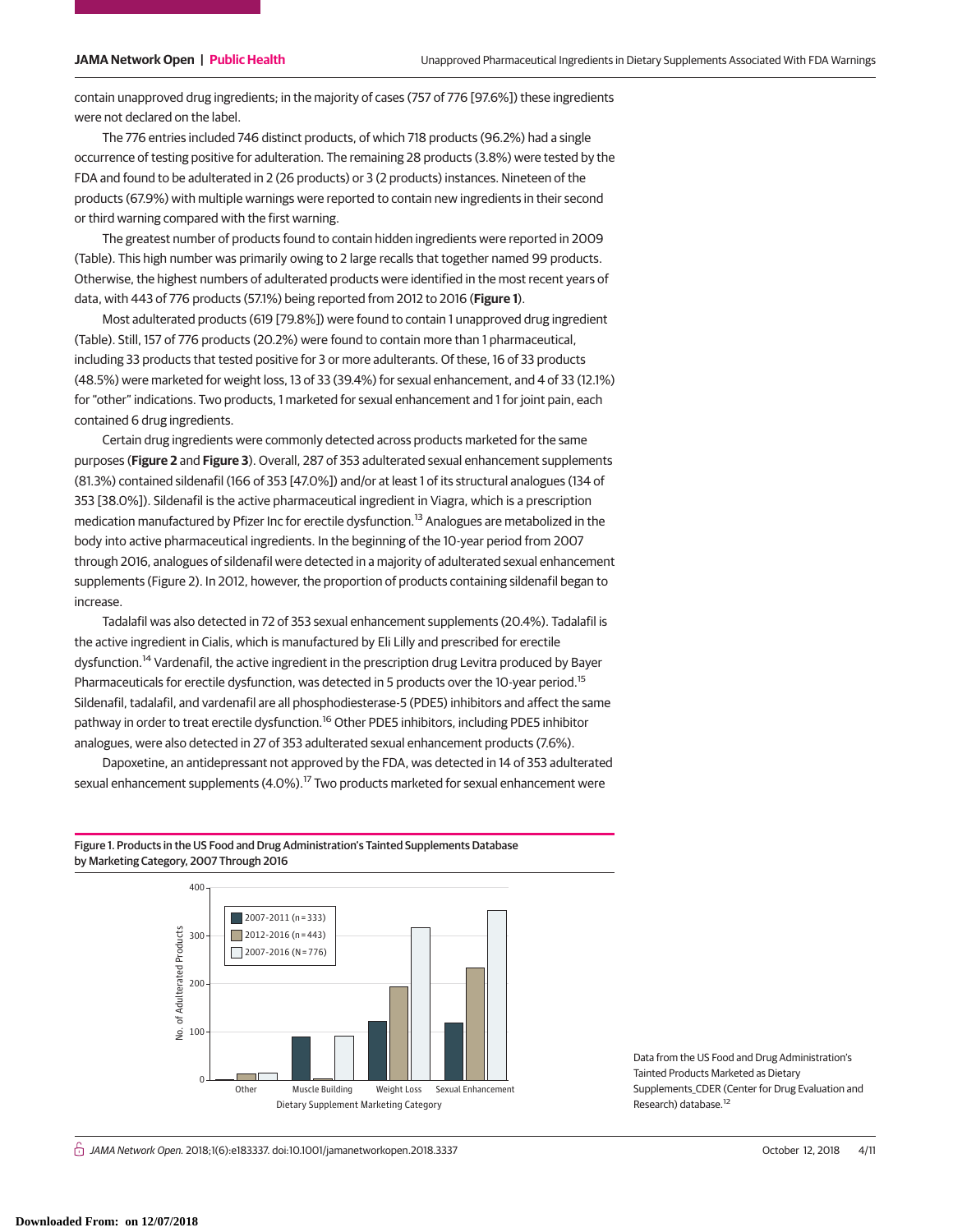found to contain sibutramine, a drug ingredient commonly found in weight loss supplements (Figure 3) that was removed from the US market in 2010 owing to cardiovascular risks.<sup>18</sup> Overall, 65 of 353 adulterated sexual enhancement supplements (18.4%) were found to contain more than 1 hidden drug ingredient.

The most common drug ingredients detected in adulterated dietary supplements marketed for weight loss were sibutramine, sibutramine analogues, and the laxative phenolphthalein (Figure 3). Sibutramine was detected in 269 of 317 adulterated weight loss supplements (84.9%), sibutramine analogues were identified in 20 of 317 (6.3%), and phenolphthalein was identified in 75 of 317 (23.7%). Both sibutramine and phenolphthalein were removed from the US market by the FDA in 2010 and 1999, respectively.<sup>18</sup> Fluoxetine, a prescription antidepressant from the same class of drugs as dapoxetine, was found in 17 of 317 weight loss products (5.4%).<sup>19</sup> Sildenafil or 1 of its analogues

Figure 2. Undeclared Ingredients Identified in 353 Sexual Enhancement Products From the US Food and Drug Administration's Tainted Supplements Database, 2007 Through 2016



Data from the US Food and Drug Administration's Tainted Products Marketed as Dietary Supplements\_CDER (Center for Drug Evaluation and Research) database.12 PDE5 indicates phosphodiesterase-5.

Figure 3. Undeclared Ingredients Identified in 317 Weight Loss Products From the US Food and Drug Administration's Tainted Supplements Database, 2007 Through 2016



Data from the FDA's Tainted Products Marketed as Dietary Supplements\_CDER (Center for Drug Evaluation and Research) database.<sup>12</sup>

 $\bigcap$  JAMA Network Open. 2018;1(6):e183337. doi:10.1001/jamanetworkopen.2018.3337 October 12, 2018 S/11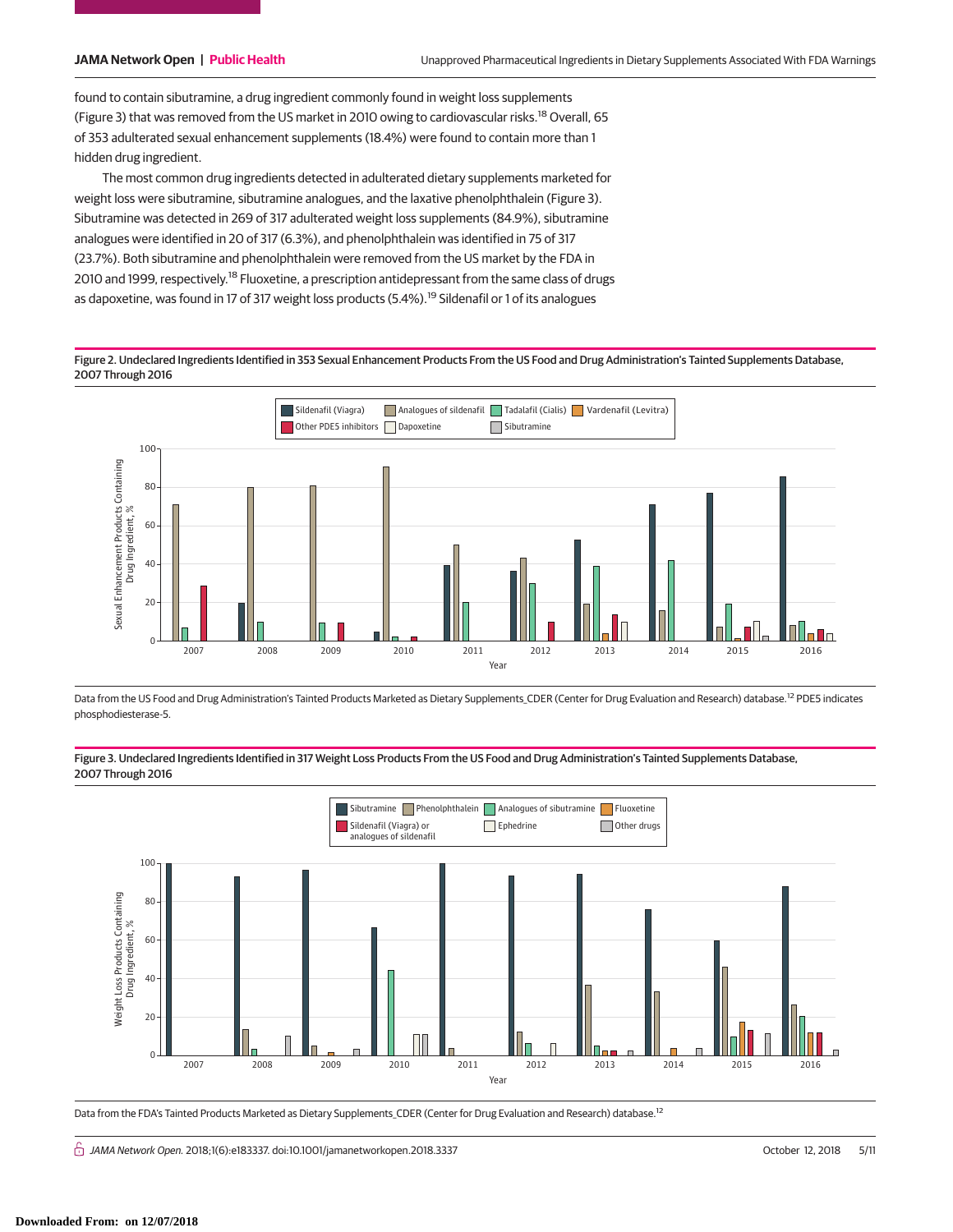was also identified in 12 of 317 weight loss supplements (3.8%). One adulterated weight loss product in 2010 and another in 2012 (2 of 317 [0.6%]) contained ephedrine, a stimulant that increases blood pressure and was banned from use in dietary supplements by the FDA in 2004.20

Sixteen of 317 adulterated weight loss supplements (5.0%) were found to contain other drug ingredients, including bumetanide, cetilistat, diclofenac, dimethylamylamine, fenfluramine, fenproporex, furosemide, lorcaserin, orlistat, phenytoin, propranolol, rimonabant, and an unspecified diuretic. In total, 80 of 317 adulterated weight loss supplements (25.2%) were found to contain more than 1 hidden drug ingredient.

A total of 92 adulterated muscle building supplements were reported. This included 73 supplements that were deemed by the FDA to contain undeclared anabolic steroids or steroid-like substances, 9 that had anabolic steroids and/or steroid-like substances declared on the label, and 10 that had aromatase inhibitors declared on the label. The aromatase inhibitors block estrogen receptors and are used in the treatment of breast cancer in postmenopausal women.<sup>21</sup> Eighty-nine (96.7%) of these adulterated muscle building products reported from 2007 through 2016 were identified in just 2 years, 74 of 92 (80.4%) in 2009 and 15 of 92 (16.3%) in 2010. Overall, synthetic steroids or steroid-like ingredients were identified in 82 of 92 adulterated muscle building products (89.1%).

Fourteen adulterated supplements marketed for indications other than sexual enhancement, weight loss, or muscle building were reported by the FDA. These dietary supplements in the "other" category were marketed to assist with various conditions including joint pain, muscle pain, osteoporosis, bone cancer, sleep issues, gout, and prostate health. Half (7 of 14) of these products contained diclofenac, a prescription nonsteroidal anti-inflammatory drug, and 5 of 14 products (35.7%) contained dexamethasone, a corticosteroid commonly used to treat inflammatory conditions.22,23 Most (10 of 14 [71.4%]) were marketed for joint and/or muscle pain, and all but 1 of these contained diclofenac or dexamethasone. One product promoted for treating arthritis, muscle pain, osteoporosis, bone cancer, and other conditions<sup>22</sup> contained both diclofenac and dexamethasone. Chlorpheniramine, an antihistamine, was detected in 3 of 14 products (21.4%). Indomethacin, a prescription nonsteroidal anti-inflammatory drug similar to diclofenac, was also detected in 3 of 14 products (21.4%). Additionally, 10 of 14 adulterated supplements in the "other" category (71.4%) contained at least 1 of 11 other drug ingredients that were identified in 1 or 2 products each: chlorpromazine, chlorzoxazone, cyproheptadine, doxepin, furosemide, phenylbutazone, ibuprofen, methocarbamol, naproxen, nefopam, and terazocin hydrochloride. More than 1 hidden drug ingredient was found in 11 of the 14 total adulterated supplements in the "other" category (78.6%).

When assessing product warnings published by the FDA, 360 of 776 adulterated products (46.4%) were associated with a voluntary recall released by the dietary supplement firm and 342 of 776 products (44.1%) were associated with a public notification only (Table). **Figure 4** shows the increasing trend of using quick, more informal warning types. In the most recent 5 years, 2012 to 2016, 321 of 443 adulterated products (72.5%) were associated with a public notification and, in both 2015 and 2016, over 80% of products were associated with public notifications as opposed to voluntary recalls.

Overall, 415 of 776 tainted products (53.5%) were associated with a specific company, with 147 different dietary supplement companies being named in total. From 2012 to 2016, a company was not identified for 306 of 443 products (69.1%). From 2014 to 2016, 117 of 303 products (38.6%) reported were identified through online sampling and 104 of 303 (34.3%) were identified through the examination of international mail shipments. The remaining 82 of 303 adulterated dietary supplements (27.1%) reported from 2014 to 2016 did not have a clear source indicated in the warning. Additionally, while this database is not intended as a mechanism for reporting adverse events linked to dietary supplement use, a few warnings did indicate that adverse events had been associated with the named dietary supplement products, including possible liver failure and death.<sup>34-36</sup>

 $\bigcap$  JAMA Network Open. 2018;1(6):e183337. doi:10.1001/jamanetworkopen.2018.3337 October 12, 2018 6/11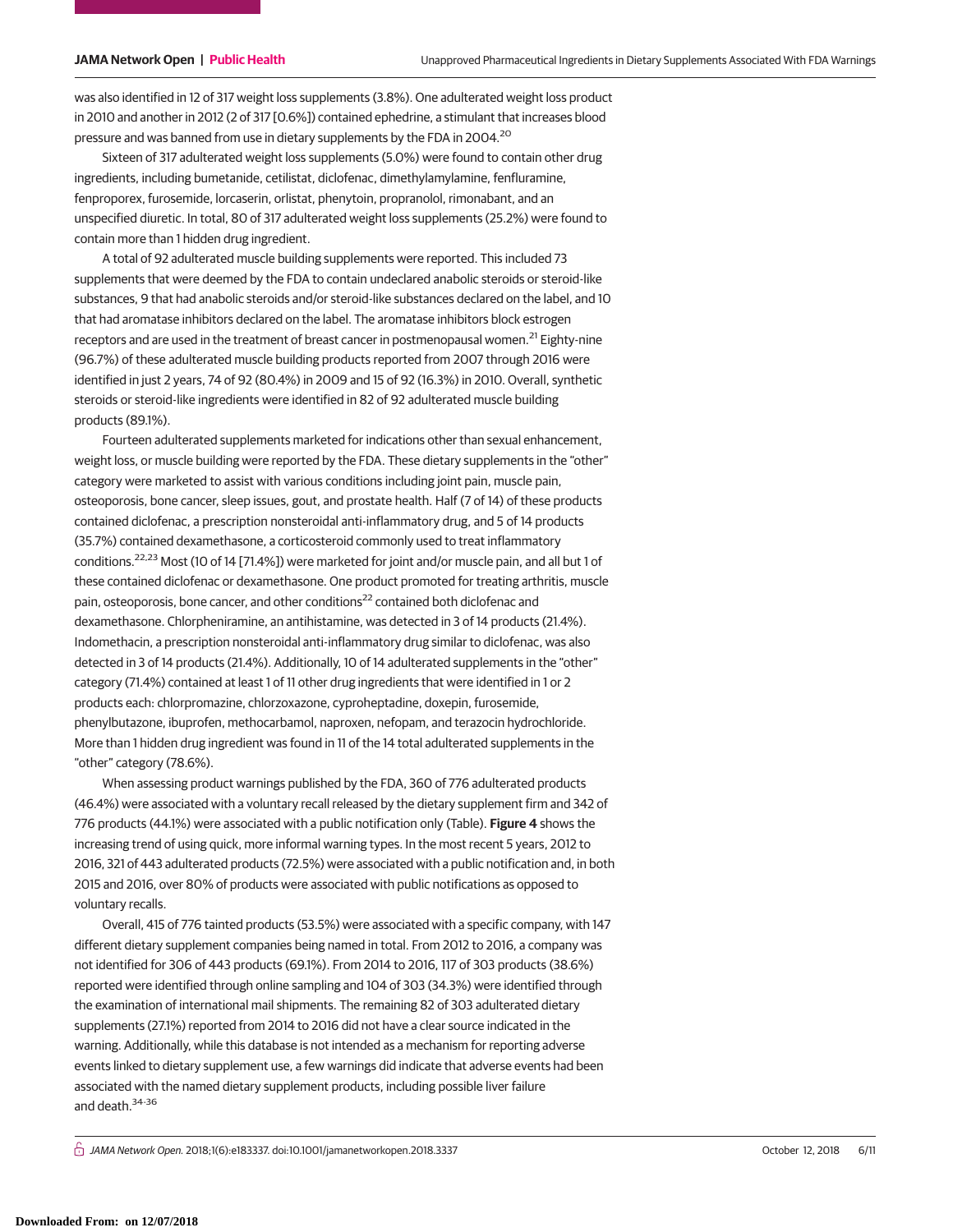# **Discussion**

The presence of pharmaceutically active ingredients in dietary supplements makes them unapproved drugs and represents an important public health concern. Of products that were found to be adulterated more than once, 19 (67.9%) had new drug ingredients reported in their second or third warning. This indicates that these products continue to be sold and are potentially dangerous even after FDA warnings. This is alarming, especially considering that the FDA is only able to test a portion of products available on the market.<sup>12</sup>

The most common adulterant found in sexual enhancement supplements has shifted from analogues of sildenafil to sildenafil itself in recent years. This may be because Pfizer's patent for Viagra expired in 2012 in countries outside of the United States.24 It is possible that sildenafil thus became more available on the international market and was therefore increasingly used in dietary supplements marketed for sexual enhancement.

Phosphodiesterase-5 inhibitors like sildenafil have the potential to interact with nitrates found in some pharmaceutical drugs prescribed for conditions like diabetes, high blood pressure, or high cholesterol, and can lower blood pressure to dangerous levels.<sup>25</sup> Men who are prescribed nitrates are contraindicated to take PDE5 inhibitors and may turn to an all-natural dietary supplement to manage erectile dysfunction, unaware that they are consuming active pharmaceutical ingredients. The prescription drugs Viagra, Cialis, and Levitra each have 1 active ingredient and come with detailed warnings, directions for use, drug-drug interactions, and contraindications. Adulterated dietary supplements, on the other hand, may contain more than 1 active pharmaceutical ingredient and lack the necessary warnings and contraindications; these products are consumed under the presumption of safety and have the potential to cause dangerous consequences in cases of misuse or overdose.

Dapoxetine, a selective serotonin reuptake inhibitor (SSRI) that has not been approved by the FDA, was also detected in adulterated sexual enhancement supplements. The use of off-label antidepressant SSRIs to treat premature ejaculation is common; however, antidepressants can increase the risk of suicidal thinking and behavior in children, adolescents, and young adults.<sup>26,27</sup> The FDA data show that anyone consuming sexual enhancement dietary supplements has the potential to be unknowingly consuming PDE5 inhibitors or SSRIs, risking interaction with other medications or preexisting health conditions.

Tainted weight loss supplements were commonly adulterated with sibutramine or phenolphthalein. Sibutramine has the potential to substantially increase blood pressure or pulse rate in some patients.<sup>28,37</sup> This presents a risk to patients with a history of heart disease or stroke.<sup>28,38</sup>



Figure 4. Warnings Associated With Products in the US Food and Drug Administration's Tainted Supplements Database, 2007 Through 2016

Data from the US Food and Drug Administration's Tainted Products Marketed as Dietary Supplements\_CDER (Center for Drug Evaluation and Research) database.<sup>12</sup>

JAMA Network Open. 2018;1(6):e183337. doi:10.1001/jamanetworkopen.2018.3337 October 12, 2018 7/11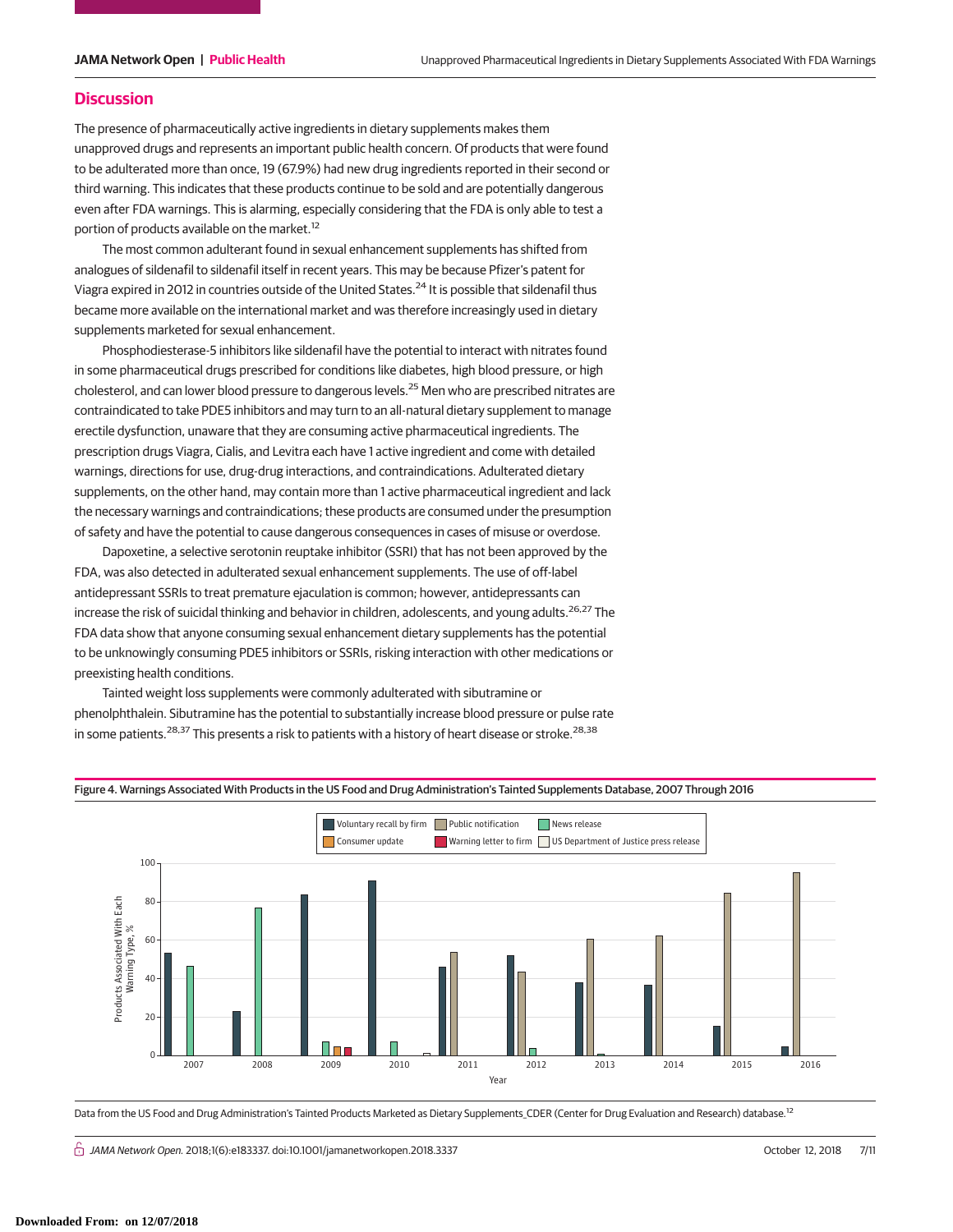Six dietary supplements marketed for weight loss were found to contain both sibutramine and sildenafil, which lowers blood pressure. These drugs may be included in the same dietary supplement in efforts to counteract each other's effects. Studies indicate that phenolphthalein presents a potential carcinogenic risk and may also lead to gastrointestinal disturbances or irregular heartbeat.<sup>18,19</sup> It was removed from over-the-counter laxative products in the United States in 1999.<sup>18</sup>

Fluoxetine was also found in adulterated weight loss supplements. Fluoxetine, an SSRI antidepressant like dapoxetine, has been associated with serious adverse effects, including suicidal thinking, abnormal bleeding, and seizures.<sup>19</sup> Although ephedrine was only identified in 2 weight loss supplements, it is an ingredient that the FDA banned in 2004.<sup>20</sup> Even though a number of deaths were attributed to dietary supplements that contained ephedrine, it was still detected in weight loss supplements 6 and 8 years following the ban.

In 2009, 66 muscle building products were recalled in 1 release, contributing substantially to the high number of products associated with a warning that year. Following this recall, muscle building products were rarely reported as adulterated by the FDA. Most adulterated muscle building products contained anabolic steroids or steroid-like substances. Anabolic steroids have been associated with liver injury, hair loss, altered mood, kidney damage, heart attack, stroke, pulmonary embolism, and deep vein thrombosis.<sup>29</sup> Some muscle building products contained aromatase inhibitors. Use of aromatase inhibitors can lead to decreased bone maturation and growth, infertility, aggressive behavior, kidney failure, and liver dysfunction.<sup>30</sup> These products pose a danger to consumers, especially young people and athletes who are often the target market for muscle building products.<sup>31</sup>

Tainted supplements marketed for indications other than sexual enhancement, weight loss, or muscle building were most commonly adulterated with diclofenac or dexamethasone. Diclofenac is a prescription nonsteroidal anti-inflammatory drug that has the potential to increase risk of heart attack, stroke, and gastrointestinal ulceration.<sup>22</sup>

Overall, the number of adulterated products reported by the FDA has increased. While the FDA has focused efforts on screening of international mail shipments and online sampling in recent years, other studies have reported tainted supplements for sale at US retail locations as well.<sup>32,33</sup> Adulteration with active pharmaceutical ingredients does not happen by accident and poses a serious public health risk as consumers unknowingly ingest these drugs.<sup>9</sup> Adulterated dietary supplements have the potential to cause adverse health effects both on their own and also in combination with other medications an individual may be taking.

### **Limitations**

This analysis was performed independent of any FDA involvement. Although efforts were made to minimize editing of the original data pulled from the FDA's website, any assumptions made about the data and/or Tainted Supplements database during the data cleaning process are those of the researchers alone.

Additionally, the total number and variety of products tested by the FDA each year is unknown. Therefore, changes in the number of products reported or the types of products reported each year could represent true changes in trends regarding adulterated dietary supplements available in the United States or they could reflect the priorities of FDA sampling, testing, and reporting efforts.

These findings are limited to the drugs for which the FDA tested. Additionally, it is possible that a few of the products subject to voluntary recall were named without having been tested by the FDA as it is not uncommon for firms to recall all of their products, in an abundance of caution, after one comes under scrutiny. Since FDA sampling has focused on dietary supplements found online or through import screenings, this data analysis does not indicate the prevalence of these adulterated supplements at retail locations.

Finally, the FDA maintains other databases on its website. Review of these pages indicates that the Tainted Supplements database contains the most consistent and complete data regarding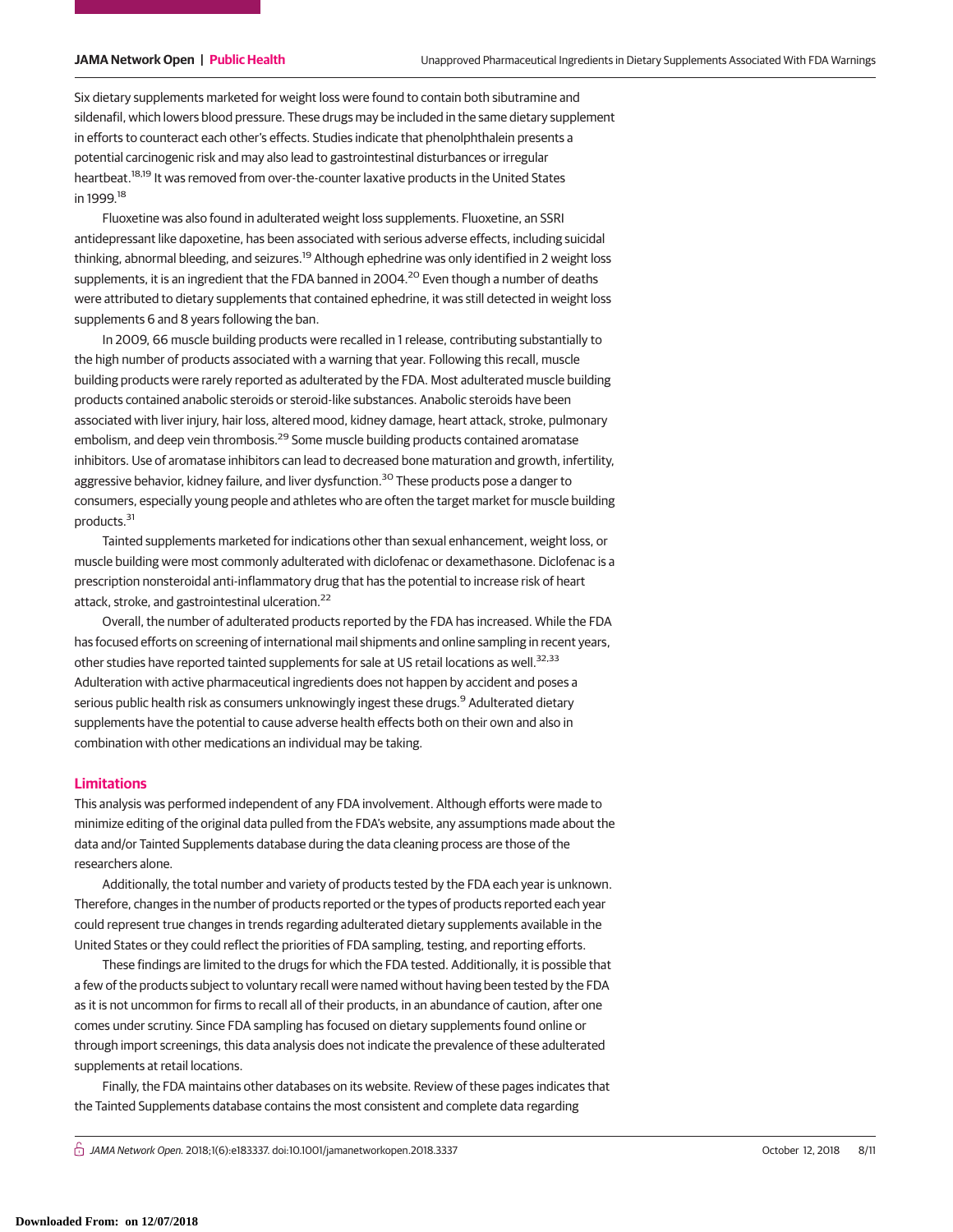adulterated dietary supplements, however, it is possible that warnings were posted on other FDA sites and missed in the Tainted Supplements database.

# **Conclusions**

Dietary supplements are not subject to premarket approval for safety and effectiveness by the FDA and some have been found to contain undeclared drug ingredients. Of products found to be adulterated more than once, the majority were reported to contain new drug ingredients in subsequent warnings, indicating that adulterated dietary supplements continue to be an issue even after FDA action.

The active pharmaceutical ingredients identified in dietary supplements are present at unknown concentrations and have not been characterized as safe and effective by the FDA, making them unapproved drugs. These products have the potential to cause severe adverse health effects owing to accidental misuse, overuse, or interaction with other medications, underlying health conditions, or other drugs within the same dietary supplement. As the dietary supplement industry continues to grow in the United States, it is essential to further address this significant public health issue.

# **ARTICLE INFORMATION**

**Accepted for Publication:** August 13, 2018.

**Published:** October 12, 2018. doi[:10.1001/jamanetworkopen.2018.3337](https://jama.jamanetwork.com/article.aspx?doi=10.1001/jamanetworkopen.2018.3337&utm_campaign=articlePDF%26utm_medium=articlePDFlink%26utm_source=articlePDF%26utm_content=jamanetworkopen.2018.3337)

**Correction:** This article was corrected on November 30, 2018, to fix errors in the text, Figure 4, and Author Affiliations.

**Open Access:** This is an open access article distributed under the terms of the [CC-BY License.](https://jamanetwork.com/journals/jamanetworkopen/pages/instructions-for-authors#SecOpenAccess/?utm_campaign=articlePDF%26utm_medium=articlePDFlink%26utm_source=articlePDF%26utm_content=jamanetworkopen.2018.3337) © 2018 Tucker J et al. JAMA Network Open.

**Corresponding Author:** Madhur Kumar, MS, PhD, Food and Drug Branch, California Department of Public Health, 1500 Capitol Ave, MS 7602, Sacramento, CA 95814 [\(madhur.kumar@cdph.ca.gov\)](mailto:madhur.kumar@cdph.ca.gov).

**Author Affiliations:** Food and Drug Branch, California Department of Public Health, Sacramento (Tucker, Fischer, Upjohn, Mazzera, Kumar); California Epidemiologic Investigation Service (Cal EIS) Fellowship Program, Sacramento (Tucker, Fischer).

**Author Contributions:** Ms Tucker and Dr Kumar had full access to all of the data in the study and take responsibility for the integrity of the data and the accuracy of the data analysis.

Concept and design: Tucker, Upjohn, Mazzera, Kumar.

Acquisition, analysis, or interpretation of data: Tucker, Fischer, Upjohn, Kumar.

Drafting of the manuscript: Tucker, Fischer, Upjohn, Kumar.

Critical revision of the manuscript for important intellectual content: All authors.

Statistical analysis: Tucker, Fischer, Upjohn, Kumar.

Obtained funding: Upjohn.

Administrative, technical, or material support: Upjohn, Kumar.

Supervision: Upjohn, Mazzera, Kumar.

**Conflict of Interest Disclosures:** None reported.

**Funding/Support:** There was no funding received for this project; however, the work was completed as part of California Epidemiologic Investigation Service Fellowship placements with Food and Drug Branch's Science and Education Section.

**Role of the Funder/Sponsor:** The funders had no role in the design and conduct of the study; collection, management, analysis, and interpretation of the data; preparation, review, or approval of the manuscript; and decision to submit the manuscript for publication.

**Additional Contributions:** We thank the California Epidemiologic Investigation Service program staff for their assistance and support throughout the fellowship, as well as the Preventive Health Services Block Grant from the Centers for Disease Control and Prevention, which supports the California Epidemiologic Investigation Service program staff.

 $\bigcap$  JAMA Network Open. 2018;1(6):e183337. doi:10.1001/jamanetworkopen.2018.3337 October 12, 2018 0ctober 12, 2018 9/11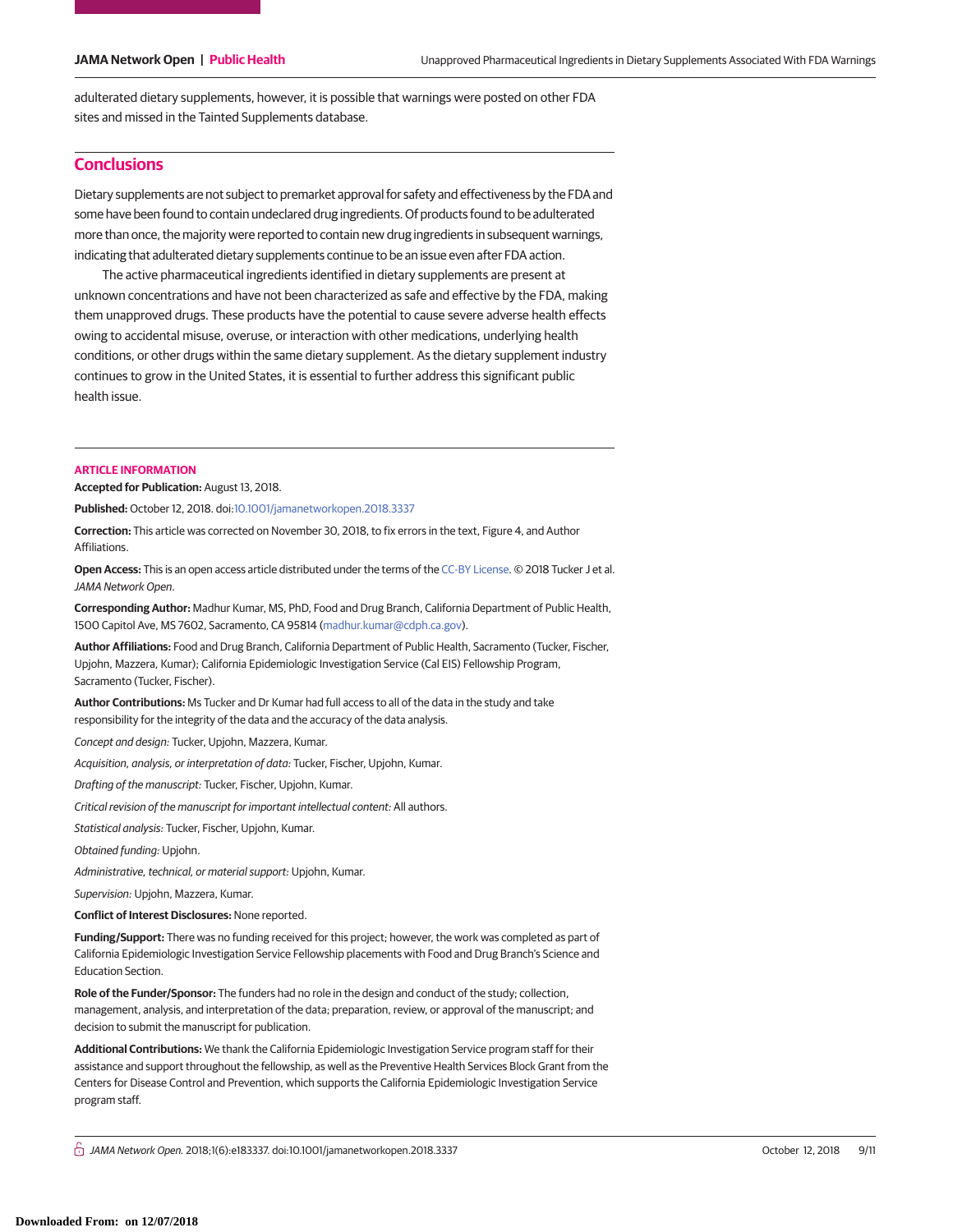### **REFERENCES**

**1**. Bailey RL, Gahche JJ, Lentino CV, et al. Dietary supplement use in the United States, 2003-2006.J Nutr. 2011; 141(2):261-266. doi[:10.3945/jn.110.133025](https://dx.doi.org/10.3945/jn.110.133025)

**2**. US Food and Drug Administration. Constituent updates—FDA creates the Office of Dietary Supplement programs and announces new nutrition office leadership. [http://wayback.archive-it.org/7993/20171114120120/](http://wayback.archive-it.org/7993/20171114120120/https://www.fda.gov/Food/NewsEvents/ConstituentUpdates/ucm478303.htm) [https://www.fda.gov/Food/NewsEvents/ConstituentUpdates/ucm478303.htm.](http://wayback.archive-it.org/7993/20171114120120/https://www.fda.gov/Food/NewsEvents/ConstituentUpdates/ucm478303.htm) Published December 21, 2015. Accessed June 2017.

**3**. National Institutes of Health, Office of Dietary Supplements. Dietary supplements: what you need to know. [https://](https://ods.od.nih.gov/HealthInformation/DS_WhatYouNeedToKnow.aspx) [ods.od.nih.gov/HealthInformation/DS\\_WhatYouNeedToKnow.aspx.](https://ods.od.nih.gov/HealthInformation/DS_WhatYouNeedToKnow.aspx) Published June 17, 2011. Accessed June 2017.

**4**. US Food and Drug Administration. Dietary supplement products & ingredients. [http://www.fda.gov/Food/](http://www.fda.gov/Food/DietarySupplements/ProductsIngredients/default.htm) [DietarySupplements/ProductsIngredients/default.htm.](http://www.fda.gov/Food/DietarySupplements/ProductsIngredients/default.htm) Updated November 29, 2017. Accessed June 2017.

**5**. US Food and Drug Administration. Information for consumers on using dietary supplements. [https://www.fda.](https://www.fda.gov/Food/DietarySupplements/UsingDietarySupplements/default.htm) [gov/Food/DietarySupplements/UsingDietarySupplements/default.htm.](https://www.fda.gov/Food/DietarySupplements/UsingDietarySupplements/default.htm) Updated November 29, 2017. Accessed June 2017.

**6**. US Government Accountability Office, Report to Congressional Requesters. Dietary supplements: FDA may have opportunities to expand its use of reported health problems to oversee products. [http://www.gao.gov/assets/](http://www.gao.gov/assets/660/653113.pdf) [660/653113.pdf.](http://www.gao.gov/assets/660/653113.pdf) Published March 2013. Accessed June 2017.

**7**. US Food and Drug Administration. Safety: recalls, market withdrawals, & safety alerts: background and definitions. [http://www.fda.gov/safety/recalls/ucm165546.htm.](http://www.fda.gov/safety/recalls/ucm165546.htm) Published June 24, 2009. Accessed June 2017.

**8**. Geller AI, Shehab N, Weidle NJ, et al. Emergency department visits for adverse events related to dietary supplements. N Engl J Med. 2015;373(16):1531-1540. doi[:10.1056/NEJMsa1504267](https://dx.doi.org/10.1056/NEJMsa1504267)

**9**. Hamburg MA. Letter from commissioner of food and drugs to manufacturers of dietary supplements. [http://www.](http://www.fda.gov/downloads/Drugs/ResourcesForYou/Consumers/BuyingUsingMedicineSafely/MedicationHealthFraud/UCM236985.pdf) [fda.gov/downloads/Drugs/ResourcesForYou/Consumers/BuyingUsingMedicineSafely/MedicationHealthFraud/](http://www.fda.gov/downloads/Drugs/ResourcesForYou/Consumers/BuyingUsingMedicineSafely/MedicationHealthFraud/UCM236985.pdf) [UCM236985.pdf.](http://www.fda.gov/downloads/Drugs/ResourcesForYou/Consumers/BuyingUsingMedicineSafely/MedicationHealthFraud/UCM236985.pdf) Published December 15, 2010. Accessed June 2017.

**10**. Interlandi J. Consumer reports: supplements can make you sick. [http://www.consumerreports.org/vitamins](http://www.consumerreports.org/vitamins-supplements/supplements-can-make-you-sick/)[supplements/supplements-can-make-you-sick/.](http://www.consumerreports.org/vitamins-supplements/supplements-can-make-you-sick/) Published July 27, 2016. Accessed June 2017.

**11**. US Food and Drug Administration. FDA begins posting adverse event report data for foods and cosmetics. [http://](http://www.fda.gov/Food/NewsEvents/ConstituentUpdates/ucm531519.htm) [www.fda.gov/Food/NewsEvents/ConstituentUpdates/ucm531519.htm.](http://www.fda.gov/Food/NewsEvents/ConstituentUpdates/ucm531519.htm) Published January 3, 2017. Accessed June 2017.

**12**. US Food and Drug Administration. Tainted products marketed as dietary supplements\_CDER. [https://www.](https://www.accessdata.fda.gov/scripts/sda/sdNavigation.cfm?sd=tainted_supplements_cder) [accessdata.fda.gov/scripts/sda/sdNavigation.cfm?sd=tainted\\_supplements\\_cder.](https://www.accessdata.fda.gov/scripts/sda/sdNavigation.cfm?sd=tainted_supplements_cder) Data extracted February 28, 2017. Accessed February 28, 2017.

**13**. Viagra [package insert]. New York, NY: Pfizer Inc; 2010.

**14**. Cialis [package insert]. Indianapolis, IN: Eli Lilly and Co; 2011.

**15**. Levitra [package insert]. West Haven, CT: Bayer Pharmaceuticals Corporation; 2007.

**16**. Francis SH, Corbin JD. Molecular mechanisms and pharmacokinetics of phosphodiesterase-5 antagonists. Curr Urol Rep. 2003;4(6):457-465. doi[:10.1007/s11934-003-0027-x](https://dx.doi.org/10.1007/s11934-003-0027-x)

**17**. US Food and Drug Administration. Rhino 5 plus, maxtremezen and extenzone: recall—undeclared drug ingredients. [https://wayback.archive-it.org/7993/20170112164800/http://www.fda.gov/Safety/MedWatch/](https://wayback.archive-it.org/7993/20170112164800/http://www.fda.gov/Safety/MedWatch/SafetyInformation/SafetyAlertsforHumanMedicalProducts/ucm375727.htm) [SafetyInformation/SafetyAlertsforHumanMedicalProducts/ucm375727.htm.](https://wayback.archive-it.org/7993/20170112164800/http://www.fda.gov/Safety/MedWatch/SafetyInformation/SafetyAlertsforHumanMedicalProducts/ucm375727.htm) Published November 19, 2013. Accessed June 2017.

**18**. US Food and Drug Administration. Questions and answers about FDA's Initiative Against Contaminated Weight Loss Products. [https://wayback.archive-it.org/7993/20170111234801/http://www.fda.gov/Drugs/](https://wayback.archive-it.org/7993/20170111234801/http://www.fda.gov/Drugs/ResourcesForYou/Consumers/QuestionsAnswers/ucm136187.htm) [ResourcesForYou/Consumers/QuestionsAnswers/ucm136187.htm.](https://wayback.archive-it.org/7993/20170111234801/http://www.fda.gov/Drugs/ResourcesForYou/Consumers/QuestionsAnswers/ucm136187.htm) Updated March 10, 2016. Accessed June 2017.

**19**. US Food and Drug Administration. Detox transforms health and nutrition issues voluntary nationwide recall of dietary supplements due to the presence of undeclared drug ingredients. [https://wayback.archive-it.org/7993/](https://wayback.archive-it.org/7993/20170406095839/https://www.fda.gov/Safety/Recalls/ArchiveRecalls/2015/ucm433513.htm) [20170406095839/https://www.fda.gov/Safety/Recalls/ArchiveRecalls/2015/ucm433513.htm.](https://wayback.archive-it.org/7993/20170406095839/https://www.fda.gov/Safety/Recalls/ArchiveRecalls/2015/ucm433513.htm) Published February 9, 2015. Accessed June 2017.

**20**. US Food and Drug Administration. FDA announces rule prohibiting sale of dietary supplements containing ephedrine alkaloids effective April 12. [http://www.fda.gov/NewsEvents/Newsroom/PressAnnouncements/2004/](http://www.fda.gov/NewsEvents/Newsroom/PressAnnouncements/2004/ucm108281.htm) [ucm108281.htm.](http://www.fda.gov/NewsEvents/Newsroom/PressAnnouncements/2004/ucm108281.htm) Published April 12, 2004. Accessed June 2017.

**21**. Balunas MJ, Su B, Brueggemeier RW, Kinghorn AD. Natural products as aromatase inhibitors. Anticancer Agents Med Chem. 2008;8(6):646-682. doi[:10.2174/187152008785133092](https://dx.doi.org/10.2174/187152008785133092)

 $\bigcap_{i=1}^n$  JAMA Network Open. 2018;1(6):e183337. doi:10.1001/jamanetworkopen.2018.3337 October 12, 2018 10/11